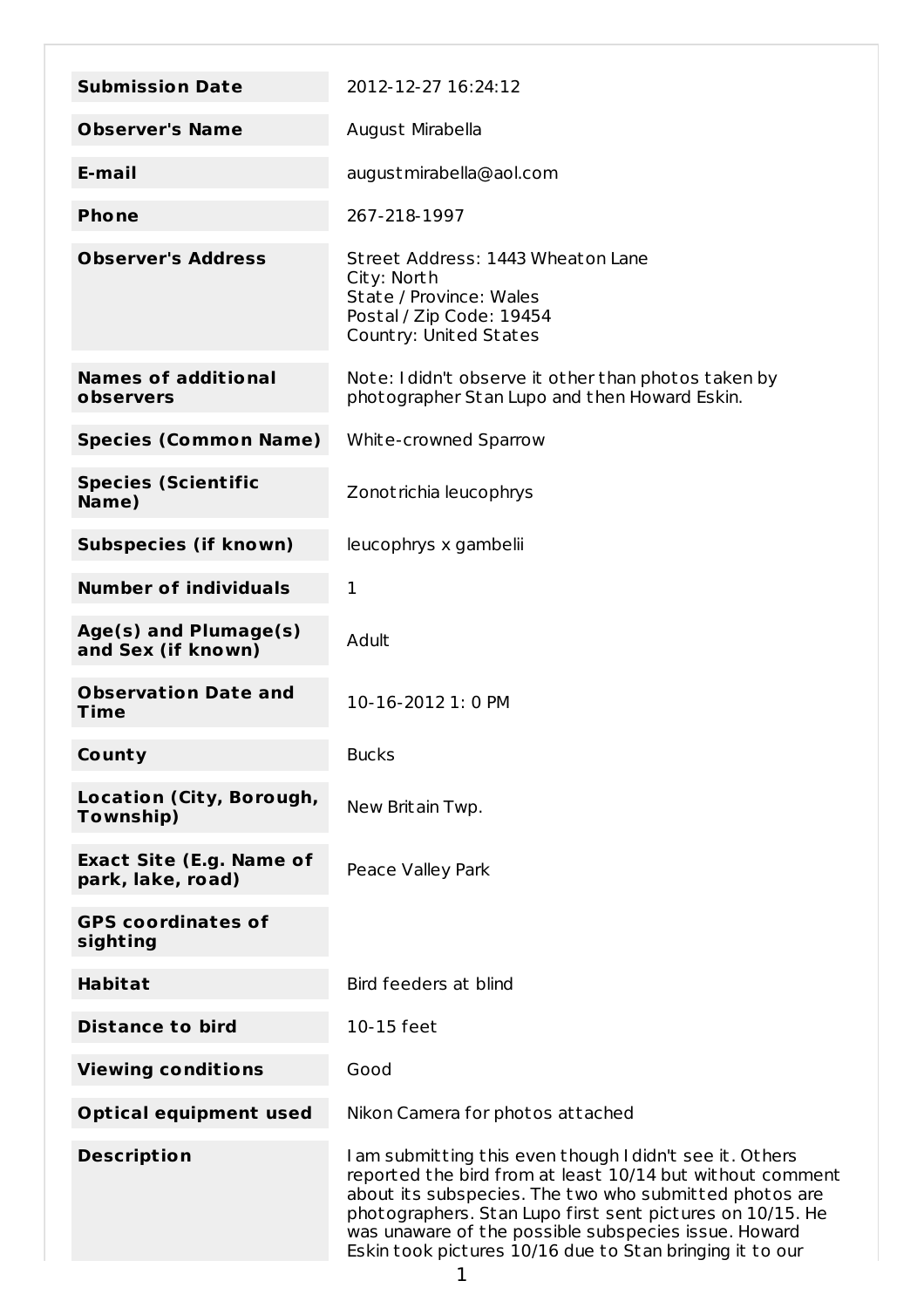attention and my telling Howard that it was a possible Gambel's. Since I am using Eskin's pictures, I entered 10/16 for the date. I don't know if PORC wants to review this. Just sending it in case. From researching this bird, I now wonder if any pure Gambel's can be claimed with certainty. Based on the replies I got below from experts, I was rather disappointed that more details weren't provided, and wonder if there is any way to know for sure what this thing is. However, I am submitting it as an intermediate bird between the two subspecies, which is the best I can conclude and supported by the comments below. More comments follow:

## From August Mirabella

Photos taken by Stan Lupo were sent to our local Yahoo! Group 10/15/12 of an adult White-crowned Sparrow. I noticed it did not have dark lores as in the leucophrys but maybe were too dark for a gambelli. The bill was probably not as yellow as a gambelli and seemed too pink like a leucophrys. Therefore, I suspected that it was an intermediate bird between leucophrys and gambelii. Howard Eskin took more pictures on 10/16/12. We then sent pictures to various people to review. I don't have access to the Lupo photos at this time but Eskin's photos are included. Here are some of the replies.

From Dave Sibley I agree this must be an intergrade, but on intergrades I usually just see variation in the position of the border between black and gray, not a blending of dark gray like this. Interesting.

## From James Rising

Well, hard to be certain. Would prefer the bill to be yellowish and to have more white in the lores to be typical, but there is a lot of variation. I have seen birds that were "leucophrys" on one side and "gambelii" on the other, and I think that there is a lot of variation. No reason for birds that are "gambelii in PA. They breed east to north-cent ral Ont. Thanks for sharing the photo with me. Cheers.

From Paul Lehman

Yes, it could be an intergrade. Clearly has white lores, but the bill also looks to be the same color as typical eastern leucophrys, rather than the more candycorn, paler color of typical Gambel's.

## From Cameron Rutt

I don't think it's a Gambel's (the bill color looks mostly dusky pink to me, lacking the yellowy/orange hues). The white eyebrow looks nearly pinched off at the front corner of its eye - like our normal WCSPs - so I'd guess it to be a more intermediate appearing (or variant) eastern WCSP. Interesting, though, nonetheless. I don't know anything about intergrades between these populations.

I also received comments from Michael O'Brien who also felt that it was likely an intermediate bird rather than pure Gambel's. I don't remember his exact comments. I apparently deleted his e-mail.

**Behavior (be as detailed as possible about what** Feeding